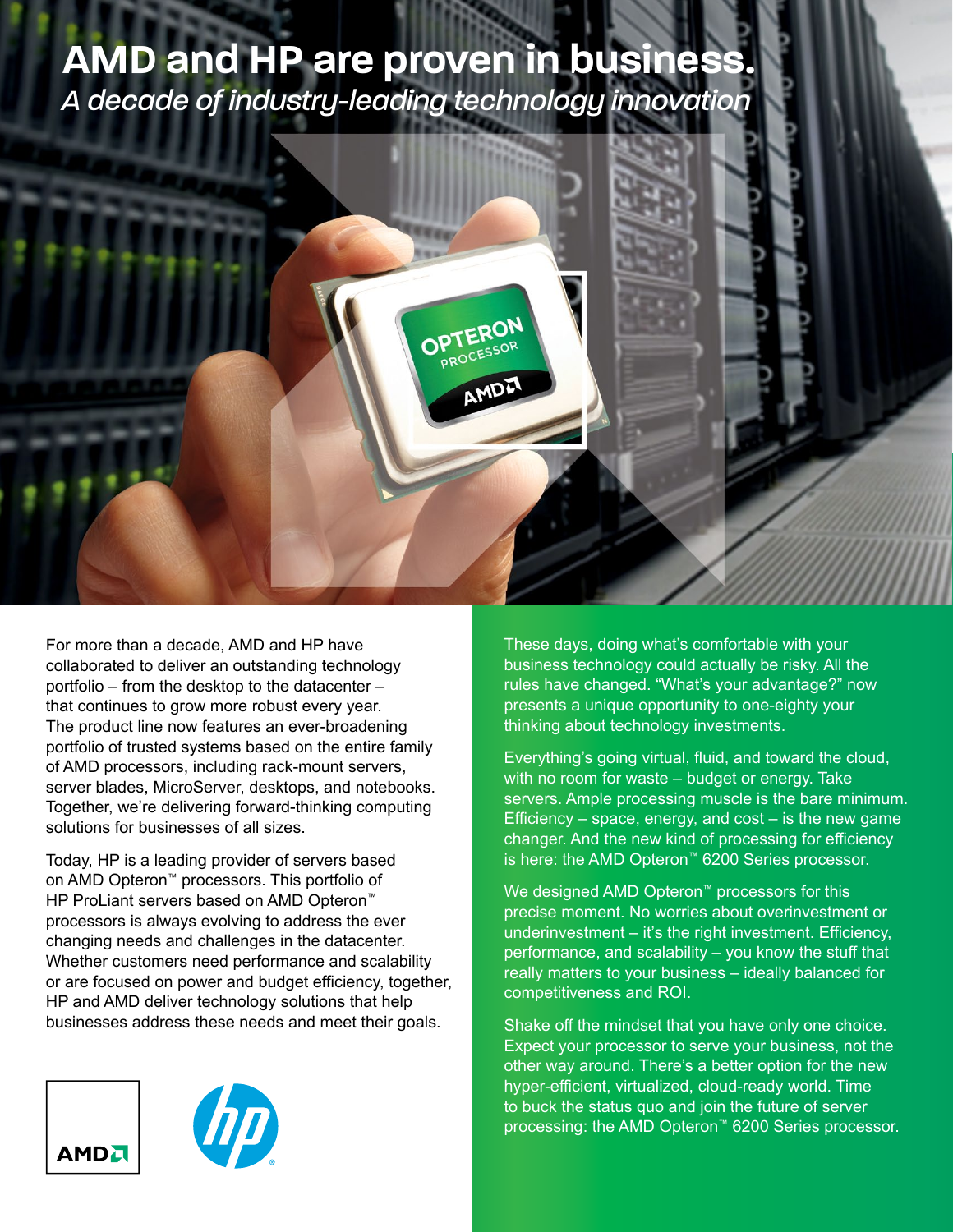## **AMD Opteron**™ **Platforms**

### *Processors delivering efficiency, performance, and scalability*

### **The AMD Opteron**™ **6000 Series Platform**

The AMD Opteron™ 6000 Series platform is the server platform you can count on as real-world workloads become increasingly complex and demanding. Featuring the world's first 16-core x86 processor, the AMD Opteron™ 6200 Series processors deliver a rich mix of performance, scalability, and efficiency for today's highly threaded computing environments. The modular design features up to 33% more cores<sup>1</sup> and up to 56% greater performance,<sup>2</sup> bringing high-performance throughput for scalable computing environments such as virtualization, database applications, web 2.0/cloud computing and high-performance computing (HPC).

### **The AMD Opteron**™ **4000 Series Platform**

The AMD Opteron™ 4100 Series processor allowed you to double the number of servers within the same power budget, compared to previous generations.<sup>3</sup> With the AMD Opteron™ 4200 Series processor, AMD has leapfrogged its own leading-edge, power-efficient server processor designs by being the first to break the five watt/core barrier.4

### **The AMD Opteron**™ **6200 Series Processor**

The AMD Opteron™ 6200 Series processor delivers the world's highest core density, lets users host more virtual machines per server, handles more database users, and solves more complex HPC applications with fewer nodes and less power.

- Up to 160% more cores to handle more virtual machines per platform and minimize datacenter space<sup>5</sup>
- Up to 73% more memory throughput to scale as your workloads grow<sup>6</sup>
- Low cost per VM,7 deploy fewer physical servers as business needs scale up
- No compromise on feature set every AMD Opteron™ processor features high memory speed and I/O throughput, regardless of the price

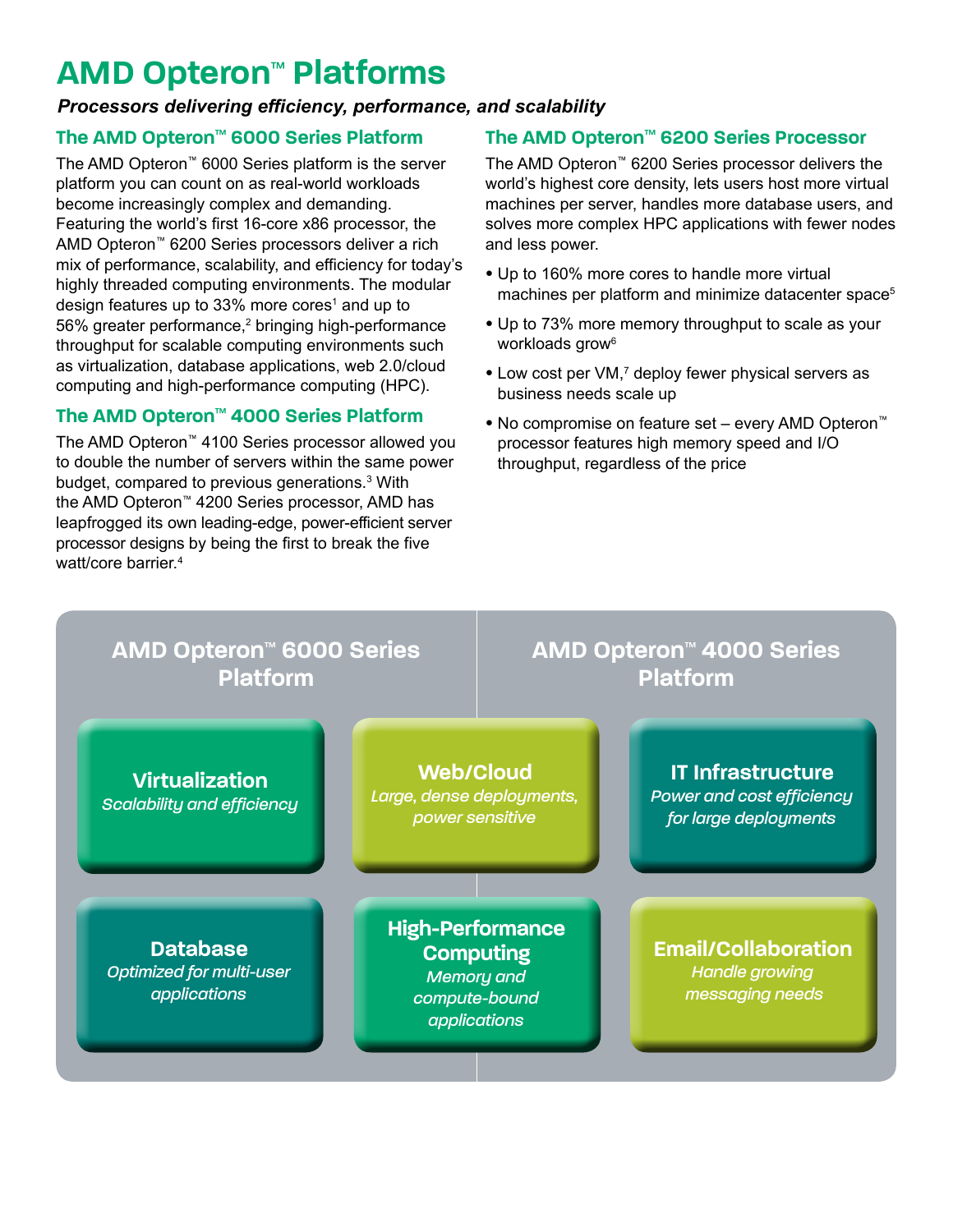## **HP ProLiant Servers Featuring AMD Opteron**™ **6200 Series Processors**

Since 1996, HP and AMD have been delivering superior quality, variety, and value in computing technology. This collaboration provides end customers with technology innovation and outstanding performance-per-watt competitiveness, while also offering one of the best total cost of ownership profiles available.

The arrival of the HP ProLiant Gen8 servers raises this technology partnership to a new level, delivering exceptional solutions for a range of server customers, datacenter environments and compute workloads.

The new HP ProLiant Gen8 servers with AMD Opteron™ 6200 Series processors offer more price/ performance, efficiency, and scalability for today's demanding datacenter. Maximize your investment with up to 160% more cores<sup>1</sup> and greater memory density $^{\text{\tiny{8}}}$ without expanding your datacenter or increasing your power footprint. HP's next-generation ProLiant Gen8

servers control and automate energy use with intelligent power discovery, dynamic power capping, and thermal visualization. It's the ideal platform for demanding environments like virtualization, database, web 2.0/cloud and high-performance computing applications.

HP ProLiant G7 servers with AMD Opteron™ 6200 Series processors help customers improve business efficiency and have a compelling consolidation ratio – could reduce ROI down to months.9

HP provides unique capabilities and technologies such as Thermal Logic, Common Power Supplies, Smart Arrays, and HP ProLiant Insight Control to deliver servers that meet customers' ever-changing business demands. HP ProLiant G7 servers based on AMD Opteron™ 6200 Series processors deliver the key technology advancements that customers can use to take control of their business.

## **HP ProLiant Rack-Mount Servers**

#### **HP ProLiant DL165 G7 Server**

*The HP ProLiant DL165 G7 is a high-performance, low-cost, ultra-dense rack server designed for memory-intensive high-performance computing environments, web serving, and memory-intensive applications.* 

- Form factor: 2P; 1U rack optimized
- Powered by up to two eight-, twelve- or sixteen-core AMD Opteron™ 6200 Series processors
- (24) DIMM sockets Up to 256GB of DDR3 memory; 16MB L3 cache (per socket)

#### **HP ProLiant DL385p Gen8 Server**

*With enhanced innovations in performance, feature flexibility, and management capabilities, the DL385p Gen8 server is the price/performance choice for your virtualization, database, and high-performance computing workloads.*

- Form factor: 2P; 2U rack optimized
- Powered by up to two eight-, twelve- or sixteen-core AMD Opteron™ 6200 Series processors
- (24) DIMM sockets Up to 768GB of DDR3 memory; 16MB L3 cache (per socket)
- iLO Management Engine (iLO4) with active health system



#### **HP ProLiant DL585 G7 Server**

*The HP ProLiant DL585 G7 server provides outstanding performance and reliability as well as industry-leading management solutions, making it an ideal solution for virtualization/consolidation environments and corporate datacenter infrastructure.*

- Form factor: 4P; 4U rack optimized
- Powered by up to four eight-, twelve- or sixteen-core AMD Opteron™ 6200 Series processors
- (48) DIMM slots Up to 1TB of DDR3 memory; 16MB L3 cache (per socket)